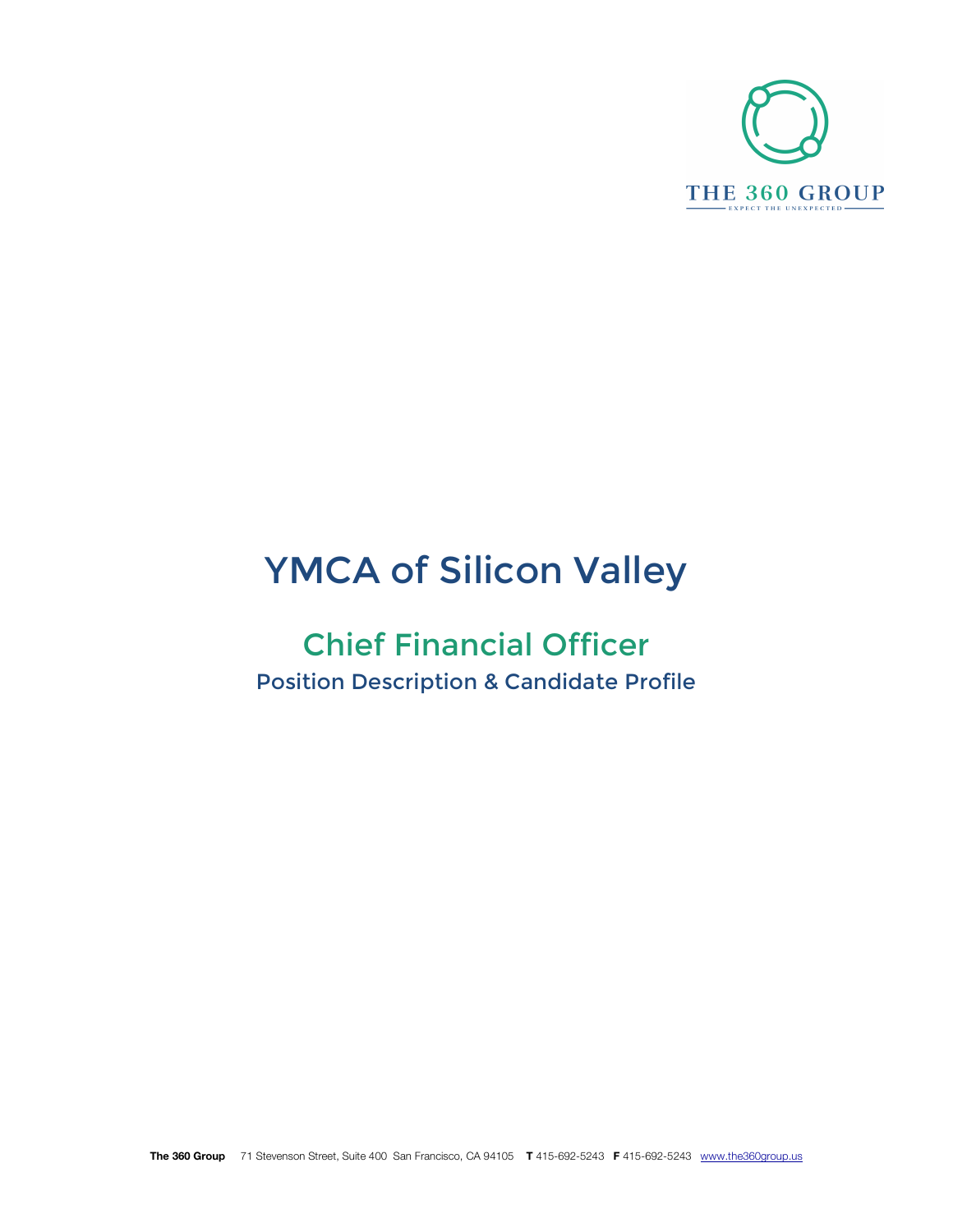# Chief Financial Officer

# **Location**

Santa Clara, CA (hybrid work schedule that includes work from office and home)

# **Reports to**

President and CEO

## **Our Client**

YMCA of Silicon Valley (YMCASV) has been listening and responding to the most critical social needs in the Silicon Valley community for over 150 years. Founded in 1867 (beginning with the YMCA of San Jose), YMCASV operates a comprehensive network of facilities and programs serving San Jose, Cupertino, Morgan Hill, Mountain View, Palo Alto, and surrounding areas. Today, YMCA of Silicon Valley has grown to offer programs and services on more than 300 school campuses, at 10 health and wellness facilities from Gilroy to Redwood City, and a year-round resident camp in the Santa Cruz Mountains.

Despite the incredible wealth of the Silicon Valley region, 20 percent of the population lives at or near poverty level. YMCA of Silicon Valley brings a halfcentury of experience and expertise in working with donors, professional advisors, and nonprofits to help strengthen local communities through philanthropy. YMCASV is leading the way in program innovation, outreach to underserved communities, technology, people policies and financial management. The organization brings people together to nurture the potential of children and teens, improve community health and well-being, and create opportunities to give back. YMCASV welcomes and serves people from all backgrounds, ages, capabilities and income levels, providing financial assistance to those in need, mirroring and celebrating the diversity of Silicon Valley.

YMCASV's core values of caring, honesty, respect and responsibility guide the organization in its endeavor to strengthen community in the areas of youth development, healthy living, and social responsibility. Pandemic conditions limited the reach of YMCASV's programs, requiring significant downsizing, yet it's now prepared to build back to an even stronger position. With a budget of \$45 million, as compared to about \$90 million pre-pandemic, the organization is poised to be in a strong cash position with the disposition of a property. The CFO will help address short-term budget and fundraising constraints, and in the long term, craft an effective, sustainable business model as the YMCASV moves out of the pandemic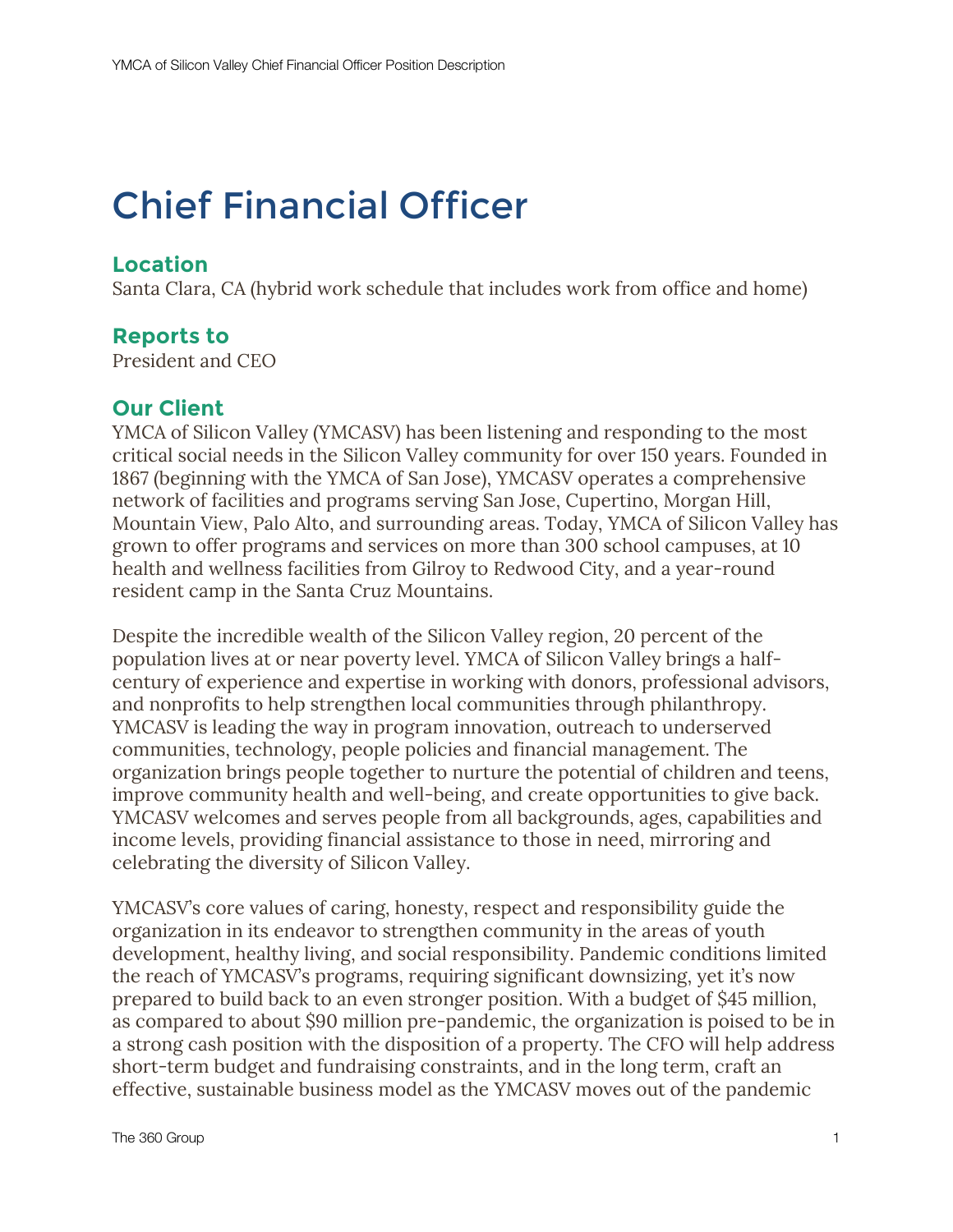into renewed growth. The CFO will also strongly support the YMCASV's mission to help enable every community member to belong and thrive.

Learn more about the YMCA of Silicon Valley at https://www.ymcasv.org!

#### **Position Responsibilities**

Reporting to the President and CEO, the Chief Financial Officer will serve as a communicative thought partner and be responsible for financial planning, reporting, asset management, development of systems and procedures, team management, and managing the financial risks of the association. It will be critically important for the CFO to work collaboratively and closely with the whole staff and branches to grow membership and develop innovative strategies to deepen the commitment to common goals. The CFO is part of the senior management team which advances the YMCA in both mission and financial health.

Specifically, the Chief Financial Officer will:

*Executive and Team Leadership*

- Serve as a member of the executive leadership team responsible for organizational policy development and planning, including the CEO, COO and CHRO; bring openness to partner broadly to create a healthy codependence in addressing shared organizational challenges and goals
- Serve as a thought partner to the CEO, as well as an external and internal ambassador for the YMCASV
- Understand complexity of the organization while providing strategic thinking that can balance finances with organizational priorities and growth
- Along with the executive leadership team, work across the branches of this multi-site organization to develop YMCASV's annual operating budget; roll up sleeves to work alongside the branches to brainstorm creative ideas
- Build, mentor, and lead the finance and accounting team to cultivate a dynamic culture and ensure professional growth
- Understand gift and fund options available for donors and assist in partnership with development, donor services, executives, and other departmental staff – in evaluating proposed gifts for adherence to YMCA's policies
- Drive change and evolution by leveraging resources and creating alignment to expand organizational opportunities
- Work collegially with the rest of the executive leadership team to incorporate the Y's mission and values into the organization's vision and strategies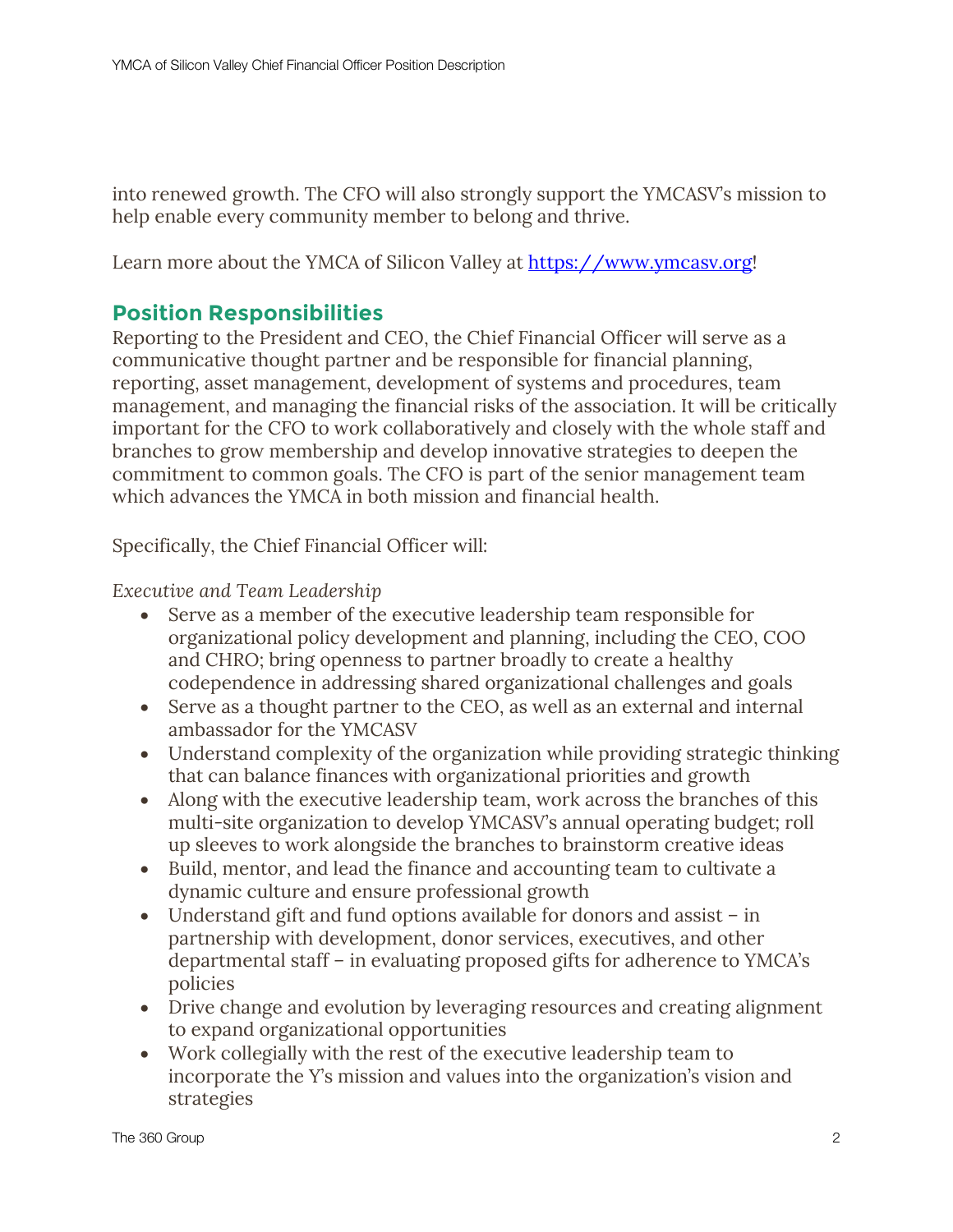- Lead a culture of philanthropy and volunteerism, ensuring engagement, inclusion, and ownership
- Advocate for and institutionalize inclusion and diversity throughout the organization
- Partner with branch staff to ensure alignment and oversee the operations of the accounting/finance and payroll departments
- Remain current and knowledgeable about relevant legal, accounting, tax, audit, treasury, insurance, real estate, data security and public policy matters

*Finance and Accounting*

- Monitor monthly financial operations and provide guidance to executive and operating staff; work closely with operations staff on issues that affect financial outcome
- Assist operations in finance operational strategies by completing financial modeling; establishing critical measurements; resolving problems; and implementing change for the YMCASV
- Provide independent perspective and constructively challenge, ensuring that business decisions are financially grounded while supporting strategy development and helping to enable execution
- Work directly with the Finance Chair and Committee(s) of the board to deepen volunteer relationships, develop policies, monitor their implementation and meet the related needs of the board
- Review, update, and/or develop internal control systems for the YMCASV and oversee internal audits which check for compliance on a variety of policies and standards. Provide recommendations for improvement
- Manage endowment, under the direction of the Finance Committee, and within the risk tolerance expressed by the Board via the asset allocation policy
- Develop performance indicators and measurement systems for tracking strategic plan objectives; evaluate current business models and lead efforts to modify or redesign business models where necessary
- Oversee preparation of reports to YMCA of the USA and governmental agencies and tax returns
- Oversee the development of the annual operating budget and long-term forecast
- Oversee and certify the annual audit and meet periodically with the outside auditors to maintain communications and keep them informed of changes in the YMCASV
- Work closely with branch staff to ensure that branch budgets are wellplanned, realistic, and prepared in a timely manner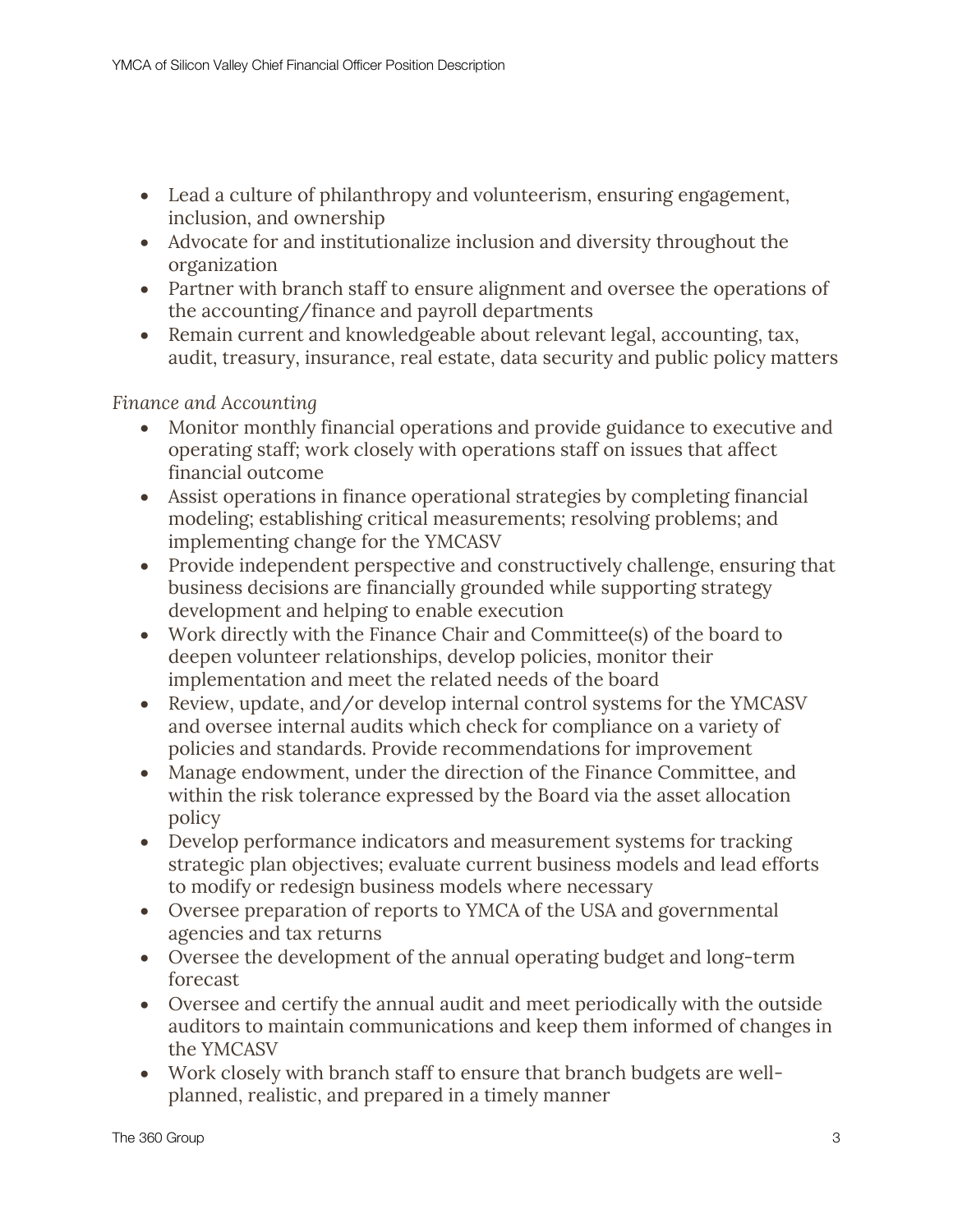- Establish, maintain and/or monitor all banking and financing relationships and special transactions
- Play key role in the plan development and oversight of enterprise risk
- Maintain good working relationships with external partners including auditors, bankers, investment counselors, attorneys and other professional advisors
- Represent the Association at National and Regional peer group meetings and conferences

# **Profile of the Successful Candidate**

YMCA of Silicon Valley is committed to having a diverse workforce to promote effective work in partnership with all communities and population groups in the region. YMCASV seeks a leader with strong financial and strategic acumen; a commitment to the power of community philanthropy and the common good; strong curiosity and the desire to continue learning; a collegial work style; a sense of humor; and the dedication to work hard toward YMCASV's mission of promoting philanthropy and improving the quality of life in the region.

Within this framework, YMCASV seeks a Chief Financial Officer with the following attributes:

- Fluency in financial strategy, trends and reporting
- Knowledge and understanding of general business matters required including budget development, financial reporting, GAAP, cash management, financial nonprofit laws and regulations, business taxes, banking and debt financing instruments
- Excellent interpersonal and communication skills, as well as emotional intelligence
- Demonstrated experience in effectively identifying, encouraging, managing, developing a strong staff team
- An abiding commitment to diversity, inclusion, access and equity
- Experience working with many different constituencies or stakeholders ranging from the Board of Directors to volunteers
- Experience with integrated grants and accounting systems; excellent working knowledge of office and enterprise systems technologies
- Ability to effectively and persuasively communicate with the board, executive team, broader staff, and external contacts
- Demonstrated interest in philanthropy and in serving community needs
- Minimum of ten years with senior-level management experience within finance and/or accounting departments, non-profit experience preferred